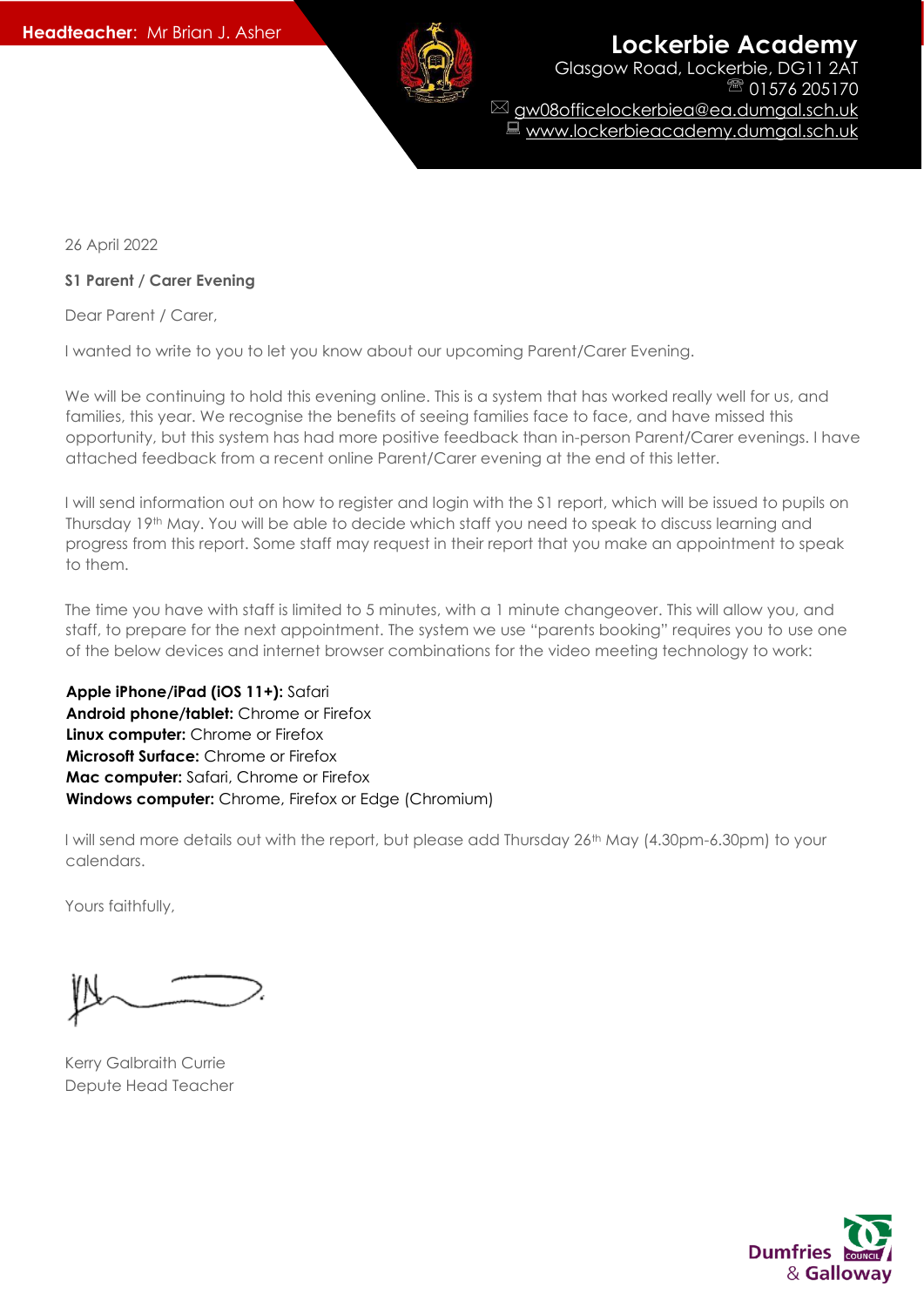I thought it was brilliant, everything ran on time for a change.

Very easy to use

Great except for auto cut off & no reminder sent beforehand of appointment so unfortunately some were missed.

It ran very well, was able to have good discussion with all teachers

You didn't have to go looking for all the teachers, you got to speak to them without running late.

I was unable to access the appointment for Maths, however I was able to speak with his physics teacher. Very happy overall.

It was easy to use. No problems. Also with not having to make the trip into school it was more convenient for me.

Better than no parents night. On the whole good, although time was short- often got cut off. Fine overall, a couple of connection issues & very abrupt ending of meetings

Some initial connectivity issues. Some difficulties in having a conversation due to the time allowed & information to get across.

All the teachers were really well prepared, concise & answered our questions.

Great. It was easy and effective.

Excellent but couldn't always hear very well. Teachers did try to turn the volume up.

I had to do it on my phone which wasn't ideal and took a bit of time to connect but overall I liked it

Really enjoyed it, was very easy to log in and clear instructions throughout. Only thing I didn't like was the abrupt cut off at 5 mins, I was mid flow with a couple of teachers and it ended. Great the fact that after a busy day could access meetings from home. We did have a couple of

issues with WiFi which meant that we only had a couple of minutes for one meeting. And where more than one teacher was on the call they were too far back and it was hard to hear with face masks.

No real issues, as I said it was quite nice after a busy day at work to access the meetings remotely We experienced delayed entry by about 20/30 sec for each appt. Very abrupt ending, possibly 15 sec before 5 minute session was up. This aside, we thought it worked well.

Very good, ran to time. Knew exactly when I would be speaking to the teacher.

System worked as described and cut off after 5 mins

However no flexibility to extend sessions if further discussion required.

Possibly a template could be sent out prior to meeting asking parents/carers to document areas of discussion to streamline discussions and ensure what matters to them is covered if online to continue

Perhaps give parents/carers option of whether they prefer online or face to face. I'm sure there will be varying views and good to give both options. So possibly a mix going forward.

I felt 5 mins was not long enough as we were deciding what subjects to choose and only managed to get started when we were cut off.

We found the Online Parent evening a complete disaster from start to finish. 1 couldn't get appointments with certain teachers due to time restrictions, 2 connection was either glitchy or not available by either party, 3 kept losing sound.

We found the whole experience no benefit to us and probably the same for the teachers!

Allows for a more structured approach with focus on where it should be. No waiting around.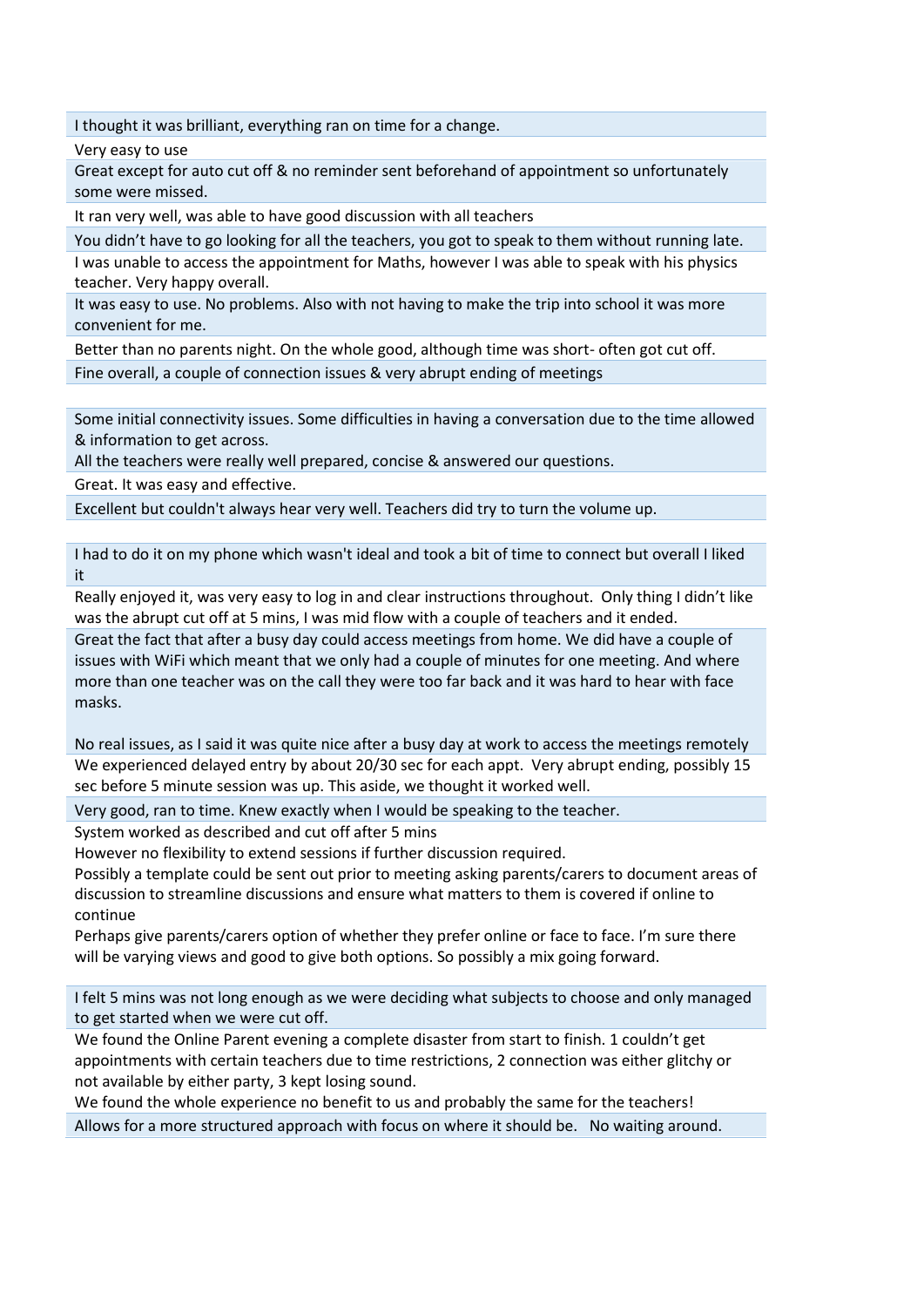It was very poor, I got cut off mid-sentence with most teachers, I was online but never got to speak to one teacher. I did not get all of questions answered, overall a very poor experience and not one I would like to repeat.

Excellent! Five minutes was the correct length of time, it was very efficient and very private. Thank you for introducing it.

It was good to finally have the opportunity to have a parental consultation. Appointment times were far too short and it was frustrating to be cut off mid-conversation. It was also difficult to hear when there were two teachers together as they were wearing a mask.

Easy to use. Had technical issues with two appointments as we had two parents dialling in. The first time it happened it took 2 minutes to resolve and on the second occasion her Dad couldn't connect to that meeting at all.

Really useful, simple to use

It was ok but I'd prefer face to face!

Easy to use.

The parent online consultations were straight forward for the most part. However 5mins is particularly long given this is Highers year for my daughter. 10mins would be more realistic.

It was so lovely to have a parents evening all be it in a different format! Access & each teacher appointment went smoothly but would have liked slightly longer than a 5 minute time slot with each teacher. Appreciate it is challenging to get the ideal but once again appreciate the schools efforts to at least host a parents evening in what continues to be challenging times for you all. You all continue to do an amazing job! Thank you.

Great system but couldn't hear teachers, they could hear me and volume on device was up so not sure what I needed to do as when it happened with all teachers can only presume fault was at my end

Excellent. Saved time. Can join from work or elsewhere so no need to take time off. Could do with an extra minute as mainly got cut off as it didn't start until 30 seconds were gone by the time I had clicked the microphone and camera.

Excellent. Very efficient. Straightforward. Huge improvement.

Successful

Easy to make appointments quickly, no issues

It was fine once I got on but definitely good for keeping times

Very efficient! Booking system was great and beneficial for the parent to choose appointments rather than rely on the pupil to make them!! We got cut off mid-sentence a couple of times but we had written our points down beforehand so we were able to ask questions straightaway.

Worked well and appreciated that there was no lengthy waiting around for appointments. Seemed to lose 30 seconds to a minute connecting and I don't think my poor broadband signal helped so I didn't have quite enough time to finish conversations but having said that the most important things were discussed.

Ok but poor Internet gave time delays so talking over each other

Much more timeous than face to face.

I found the sessions very good. Maybe an option to have either a 5 or 10min appointment would have been nice. But overall was easy to navigate and kept discussions to more relevant points.

Excellent. No waiting times and good enough time for feedback

Great! Convenient as well as efficient

Good, bit restrictive with time, especially as haven't met many of the teachers before

More convenient and streamlined

Informative information.

Very good and great that it was on time( sometimes used to miss slots if others over run)although could have done with a couple more minutes on some subjects especially as we were trying to